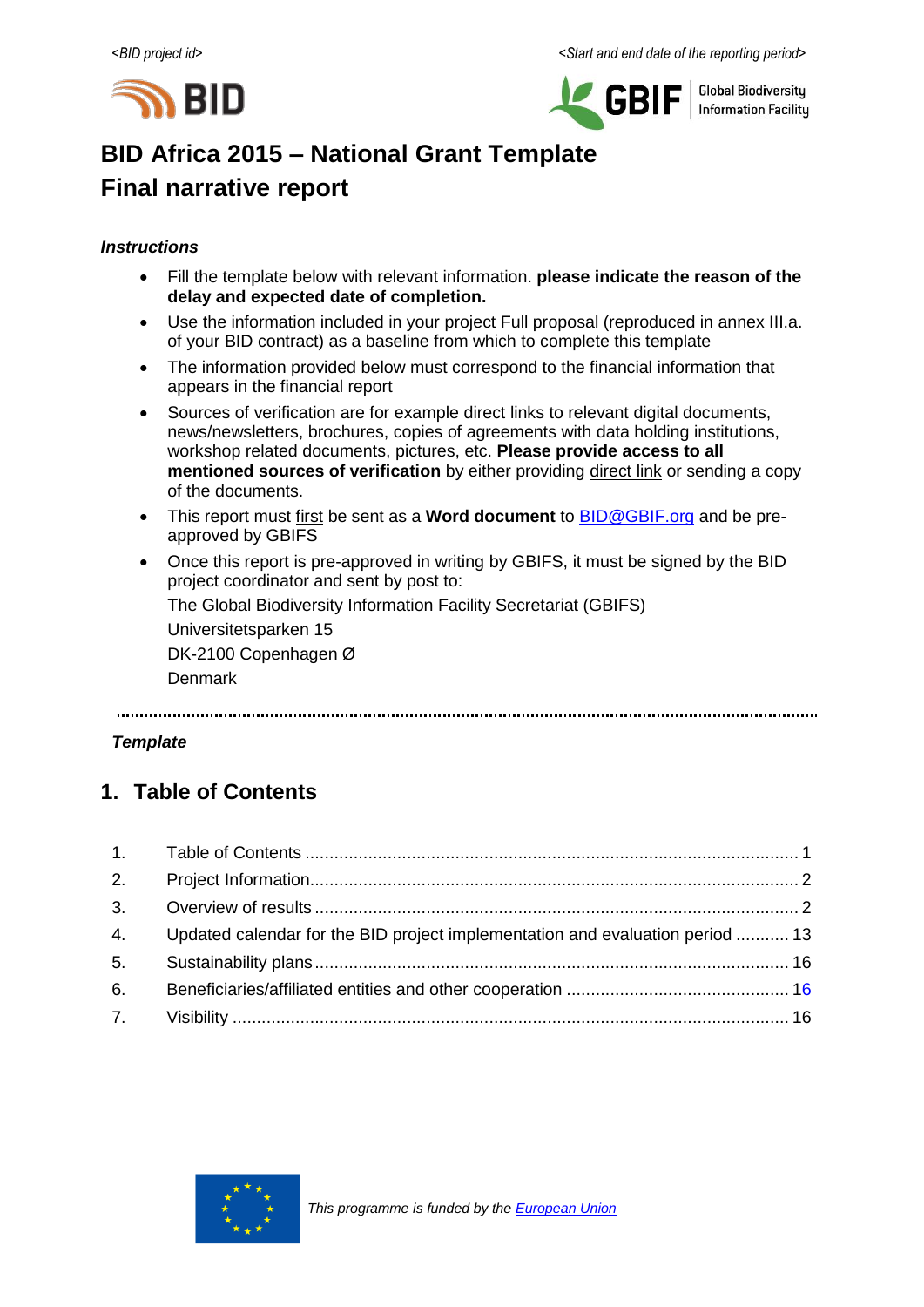



# <span id="page-1-0"></span>**2. Project Information**

#### **2.1.Project Coordinator: Institution/network/agency name:**

National Flora Center (CNF), University Felix HOUPHOUËT-BOIGNY

## **2.2.Main contact person and role:**

Joseph Ipou IPOU, Project Coordinator

## **2.3.BID proposal identifier:**

BID-AF2015-0025-NAC

## **2.4.Project title:**

Evaluation and development of a funding mechanism and efficient management of data on plant biodiversity in Côte d'Ivoire (I

## **2.5.Start date and end date of the reporting period:**

1 June 2016- 01 December 2019

**2.6.Country in which the activities take place:**

Côte d'Ivoire (Ivory Coast)

# <span id="page-1-1"></span>**3. Overview of results**

## **3.1.Executive summary**

*Give a short summary of the activities implemented and the outcomes of the project for the reporting period (500 words maximum)*

The project activities were started from July 2016. They were carried out in three phases. During the first phase, from July to December several activities was developed especially preliminary activities, project launch, inventory of bio-floristic data holding structues and stakeholders training, capacity-building. Thus, three workshops were organized. Subsequently, the material was acquired to start the first activities. Data cleanup and digitization activities has begun. In the second phase from November to August 2018, the activities started during the first phase continued and were reinforced. Firstly, a meeting between partners was held at the Jean Lorougnon Guédé University, in Daloa, Côte d'Ivoire. Two capacity-building missions were accomplished in Benin and in France. Workshops and training were organized for partners and data holders. Surveys were conducted in five cities of Ivory Coast (Abidjan, Yamoussoukro, Daloa, Bouaké and Korhogo). Digitization activities are on-going within the different herbaria of the project partners. Also, 1603 occurrence data from the CNF samples were published. Also, documents related to biofloristic activities (reference documents) were ordered to reinforce the libraries of partner structures. During the third phase of project implementation, several activities were carried out. Continued training, digitization and publication of data on the GBIF website. Thus, regarding training activities, 5 workshops were organized for consortium members and institutional partners. During these workshops, the capacities of consortium members and partners were strengthened. Likewise, an invitation to a workshop organized by the regional GBIF project was honored. One training session was organized for one member of the consortium, namely Jean Lorougnon Guédé University (UJLOG) and the Swiss Center for Scientific Research (CSRS) for the digitalization of their herbarium. 29357 specimens were digitized in one or two copies for a total of 18831 occurrences at CNF, 760 occurrences for UJLOG for 882 specimens, 8896 occurrences at CSRS for a total of 11496 specimens and 7053 occurrences for IBAAN. In this period, 6 datasets were published by CNF on the GBIF

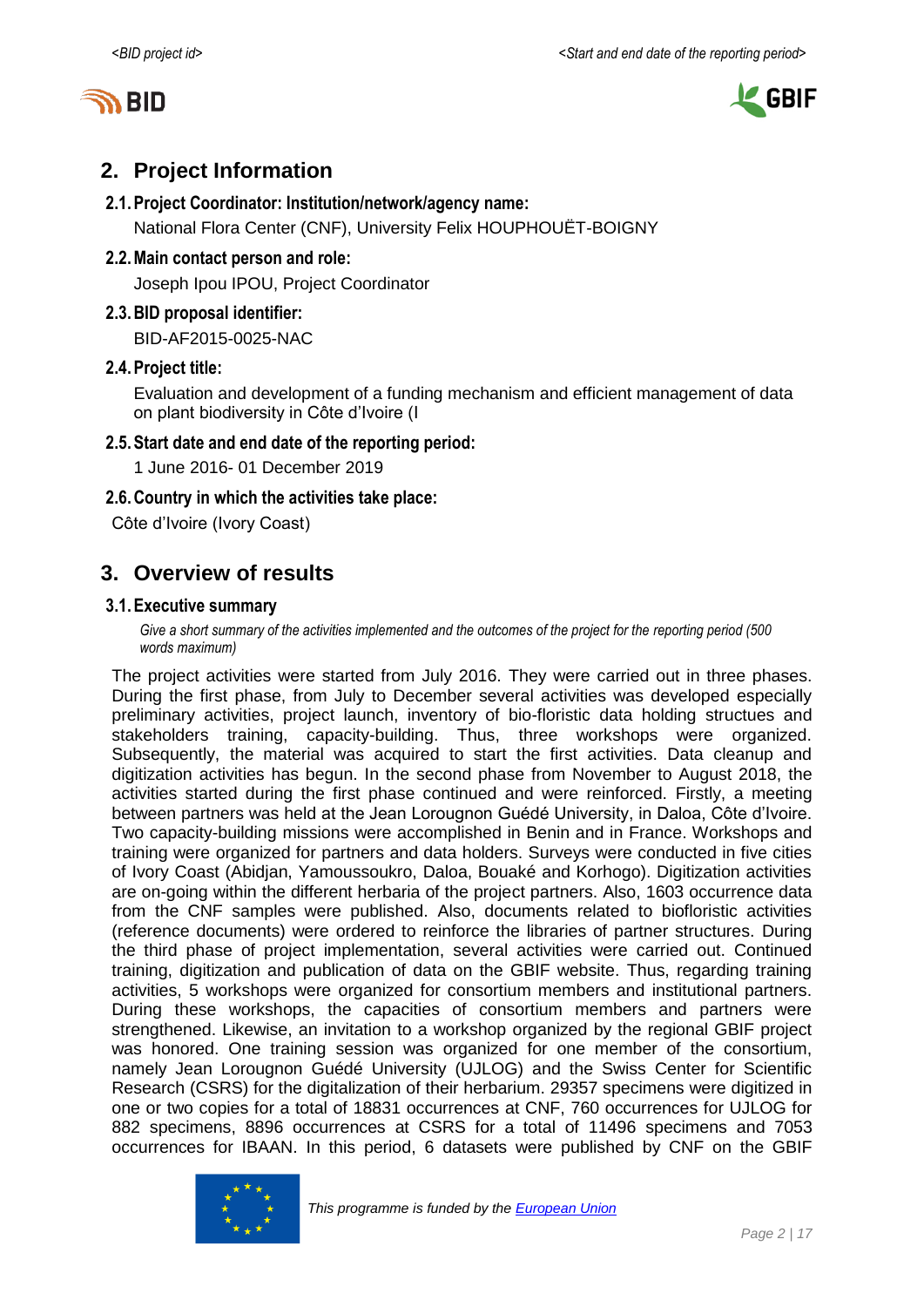



website for a total of 18831 occurrences. One dataset published by IBAAN with 7053 occurrences for 9000 specimens. Concerning UJLOG, a dataset with 760 occurrences has been released and a dataset with 8896 occurrences has been published by CSRS Too. In total 35040 occurrences have been published by the consortium. In parallel with the digitization, 8029 specimens were scanned at the CNF and 882 at Daloa. The difference observed between the projected data (75000) and the data obtained (35040) could be explained on the one hand by the loss of many specimen because of the conditions of conservation and especially on the other hand by the loss of a number important specimen of the vandalism perpetrated at the CNF during the 2011 post-election crisis in Côte d'Ivoire. As the consortium had only one scanner, this could not be done at IBAAN and CSRS. However, it can be realized for these two structures with the acquisition of another scanner as part of a complementary project obtained by the consortium to be published on the GBIF website. A database of CNF samples has been created and available on www.cnf-ufhb.ci.

## **3.2.Progress against expected milestones:**

*Give an overview of all the expected milestones for your project from the beginning until now (see Annex V of your contract)*

| <b>Expected milestones/activities</b>                                                                                                                                                                                                                                                                                                                                                                                                       | <b>Completed</b><br>7<br>Yes/No | <b>Explanato</b><br>ry notes                                   | Sources of verification                                                                                                                                                                  |
|---------------------------------------------------------------------------------------------------------------------------------------------------------------------------------------------------------------------------------------------------------------------------------------------------------------------------------------------------------------------------------------------------------------------------------------------|---------------------------------|----------------------------------------------------------------|------------------------------------------------------------------------------------------------------------------------------------------------------------------------------------------|
| Completed capacity self-assessment<br>questionnaire for national biodiversity<br>information facilities<br>https://www.gbif.org/document/82277/cap<br>acity-self-assessment-guidelines-for-<br>national-biodiversity-information-facilities<br>(EN)<br>https://www.gbif.org/document/82782/auto<br>-evaluation-des-capacites-pour-les-<br>systemes-nationaux-dinformation-sur-la-<br>biodiversite (FR)<br>(Early Progress report milestone) | <b>YES</b>                      |                                                                | BID@GBIF.org                                                                                                                                                                             |
| At least three national data publishing<br>institutions are registered with GBIF.org<br>Guidelines to become a publisher:<br>https://www.gbif.org/become-a-publisher<br>(Early Progress report milestone)                                                                                                                                                                                                                                   | <b>YES</b>                      | CNF,<br>IBAAN,<br><b>UJLOG</b><br>and CSRS<br>are<br>registred | www.gbif.org/publisher/search?country<br>$=$ CI                                                                                                                                          |
| At least one person from the project team<br>has completed the certification process<br>following the BID Capacity Enhancement<br>workshop on Data Mobilization organized<br>as a part of the BID programme Africa<br>2015 (Early Progress report milestone)                                                                                                                                                                                | <b>YES</b>                      |                                                                | www.cnf-ufhb.ci First BID Capacity<br>Enhancement Workshop, Kigali,<br>Rwanda. The certification is complete<br>now and we are waiting for the<br>instructions of the scretariat of GBIF |
| Knowledge dissemination activities have<br>been scheduled following the first BID<br>Capacity Enhancement workshop<br>(Early Progress report milestone)                                                                                                                                                                                                                                                                                     | <b>YES</b>                      |                                                                | www.cnf-ufhb.ci                                                                                                                                                                          |

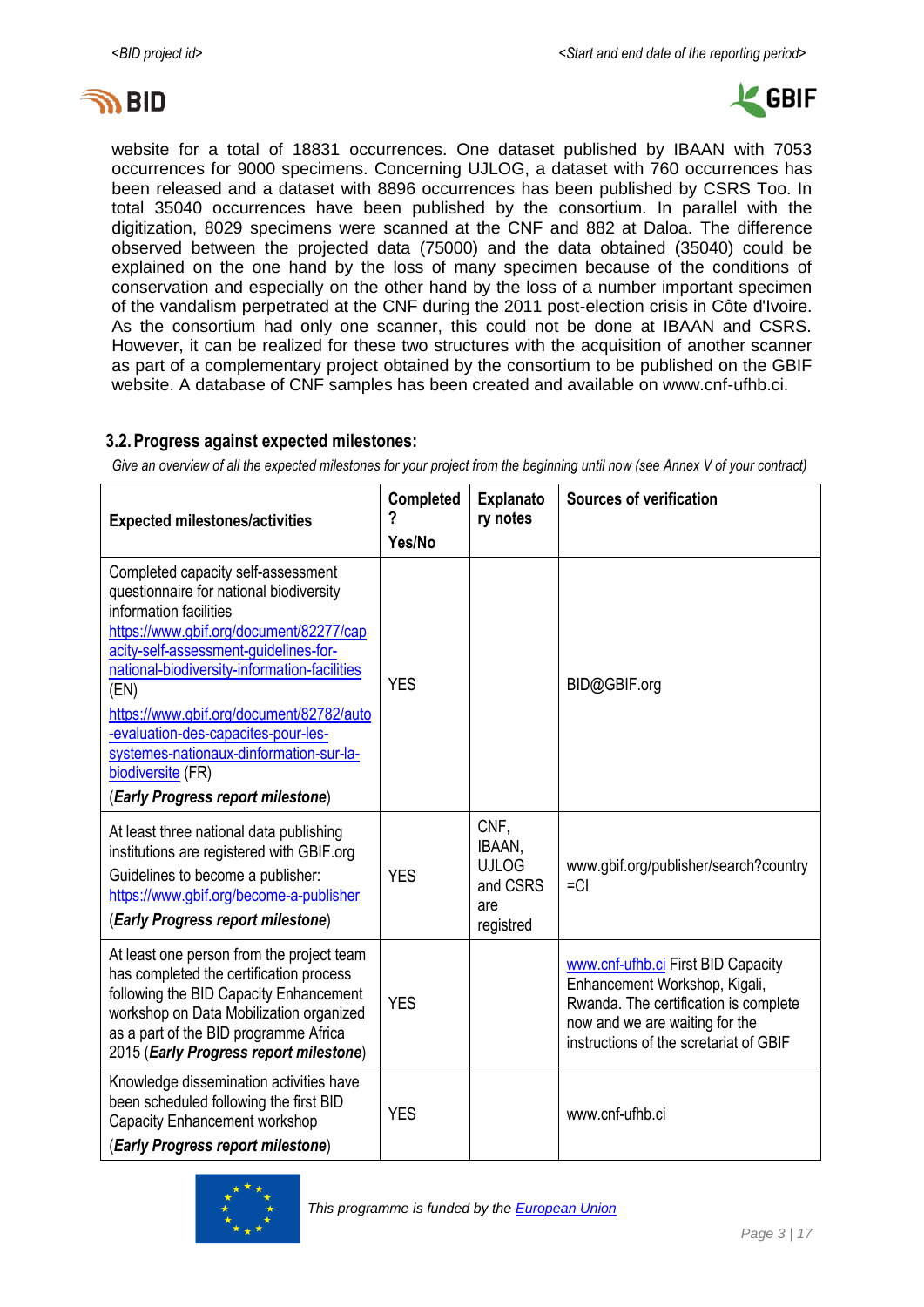



| At least one dataset has been published<br>to GBIF.org (Midterm report milestone)                                                                                                                                                                                                                                                                                                                                  | <b>YES</b> | The published Dataset:<br>-https://doi.org/10.15468/jck3cq<br>-https://doi.org/10.15468/ich8cw<br>-https://doi.org/10.15468/igj3uj<br>-https://doi.org/10.15468/j4fnjr<br>-https://doi.org/10.15468/3vxxjd<br>-https://doi.org/10.15468/ekrbpi<br>-https://doi.org/10.15468/wh7guo<br>-https://doi.org/10.15468/onaviz<br>-https://doi.org/10.15468/gdbrsj<br>https://www.gbif.org/dataset/search?q=<br>Côte d'Ivoire |
|--------------------------------------------------------------------------------------------------------------------------------------------------------------------------------------------------------------------------------------------------------------------------------------------------------------------------------------------------------------------------------------------------------------------|------------|-----------------------------------------------------------------------------------------------------------------------------------------------------------------------------------------------------------------------------------------------------------------------------------------------------------------------------------------------------------------------------------------------------------------------|
| The data users identified in the full<br>proposal have documented their intended<br>use of the mobilized data and provided<br>early feedback (Midterm report<br>milestone)                                                                                                                                                                                                                                         | <b>YES</b> | www.cnf-ufhb.ci                                                                                                                                                                                                                                                                                                                                                                                                       |
| All mobilized data have been published to<br>GBIF.org<br>(Final report milestone)                                                                                                                                                                                                                                                                                                                                  | Yes        | www.gbif.org                                                                                                                                                                                                                                                                                                                                                                                                          |
| All published data meet the minimum<br>requirements outlined in the Data Quality<br>Requirements available at<br>https://bid.gbif.org/en/community/data-<br>quality/<br>(Final report milestone)                                                                                                                                                                                                                   | <b>YES</b> | www.gbif.org                                                                                                                                                                                                                                                                                                                                                                                                          |
| The training outcomes of the project have<br>been documented, including the number<br>of people receiving certification through<br>the BID Capacity Enhancement<br>workshops, the number of people trained<br>in nationally organized events, and the<br>evaluation of the impacts of these training<br>activities<br>(Final report milestone)                                                                     | <b>YES</b> | www.cnf-ufhb.ci                                                                                                                                                                                                                                                                                                                                                                                                       |
| Final capacity self-assessments for<br>national biodiversity information facilities<br>have been completed with sustainability<br>plans.<br>https://www.gbif.org/document/82277/cap<br>acity-self-assessment-guidelines-for-<br>national-biodiversity-information-facilities<br>(EN)<br>https://www.gbif.org/document/82782/auto<br>-evaluation-des-capacites-pour-les-<br>systemes-nationaux-dinformation-sur-la- | <b>YES</b> | www.cnf-ufhb.ci                                                                                                                                                                                                                                                                                                                                                                                                       |

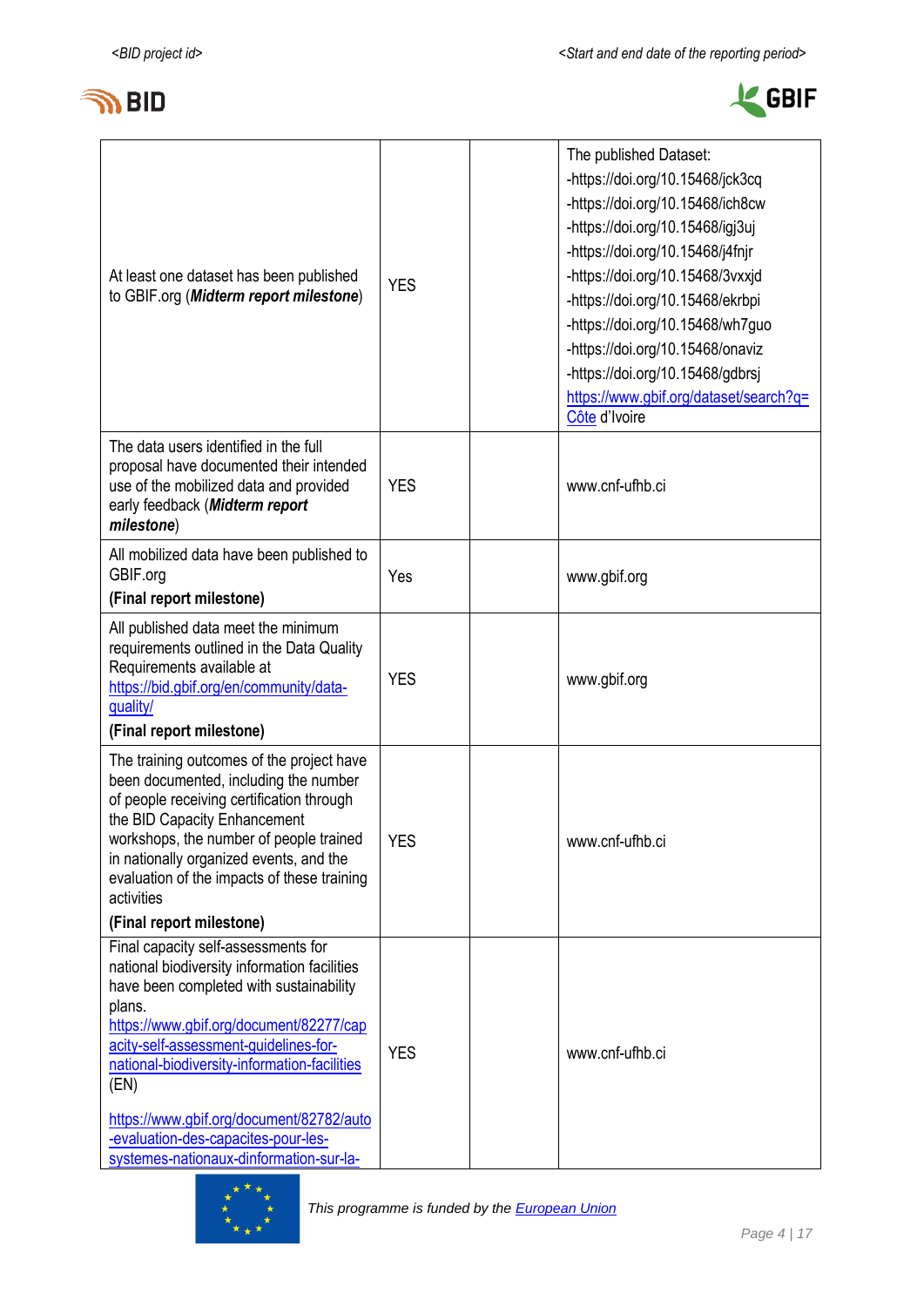



| biodiversite (FR)<br>(Final report milestone)                                          |            |                 |
|----------------------------------------------------------------------------------------|------------|-----------------|
| All uses of the mobilized data have been<br>documented<br>(Final report milestone)     | <b>YES</b> | www.cnf-ufhb.ci |
| Best practices and lessons learned have<br>been documented<br>(Final report milestone) | <b>YES</b> | www.cnf-ufhb.ci |

# **3.3.Project deliverables and activities**

*Refer to the table in section 2.2 "Deliverables, activities and reporting criteria" of your BID full proposal. Provide updates on the status of each of planned deliverables. In the event of unexpected delay, please provide detailed explanatory notes and indicate planned completion date. Add as many rows as needed.*

| <b>Deliverable</b>                                                                                                               | <b>Related activity</b> | <b>Completed?</b><br>Yes/No | <b>Explanatory notes</b>                                          | Sources of<br>verification  |
|----------------------------------------------------------------------------------------------------------------------------------|-------------------------|-----------------------------|-------------------------------------------------------------------|-----------------------------|
| The number of<br>partnership<br>agreements signed<br>between the actors<br>involved in<br>biodiversity research                  | Workshop                | <b>YES</b>                  |                                                                   | www.cnf-ufhb.ci             |
| The number of actors<br>trained in bio-floristic<br>data requirements                                                            | Workshop                | <b>YES</b>                  |                                                                   | www.cnf-ufhb.ci             |
| The number of<br>researchers trained in<br>the drafting of an<br>editorial policy brief<br>for the valuation of<br>research work | Workshop                | <b>YES</b>                  |                                                                   | www.cnf-ufhb.ci             |
| The number of policy<br>briefs prepared                                                                                          | Workshop                | <b>YES</b>                  |                                                                   | www.cnf-ufhb.ci             |
| The number of plant<br>species and their<br>status                                                                               | Data processing         | <b>YES</b>                  | Available data still being<br>cleaned up and added to<br>the site | www.cnf-ufhb.ci             |
| The number of plant<br>specimens in the<br>herbarium of the CNF                                                                  | Data gathering          | <b>YES</b>                  |                                                                   | www.cnf-<br>ufhb.ci/biblio/ |
| The national floristic<br>database                                                                                               | Data gathering          | <b>YES</b>                  | Update in progress                                                | www.cnf-<br>ufhb.ci/biblio/ |
| Number of data<br>papers                                                                                                         | Workshop                | <b>YES</b>                  |                                                                   |                             |

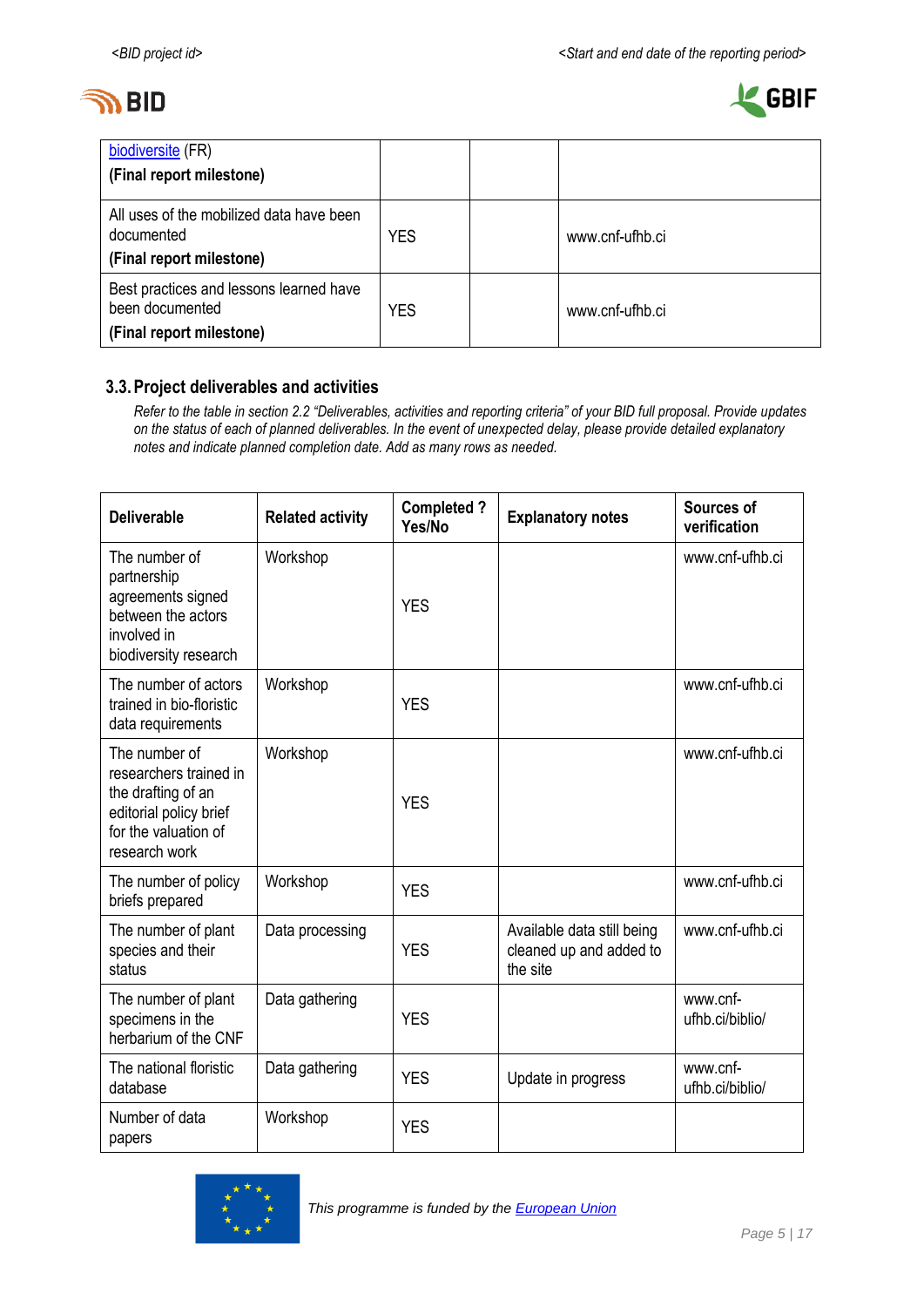



| The number of<br>partners trained by<br>the BID in the<br>mobilization and<br>management of data           | Workshop                | <b>YES</b> | www.cnf-ufhb.ci |
|------------------------------------------------------------------------------------------------------------|-------------------------|------------|-----------------|
| The number of<br>structures holding<br>biodiversity data                                                   | Surveys                 | <b>YES</b> | www.cnf-ufhb.ci |
| The platform of<br>decision-makers and<br>researchers is<br>functional                                     | Workshop                | <b>YES</b> | www.cnf-ufhb.ci |
| Reports of workshops<br>on the promotion of<br>use of the use of<br>freely accessible<br>biodiversity data | Workshop and<br>Reports | <b>YES</b> | www.cnf-ufhb.ci |

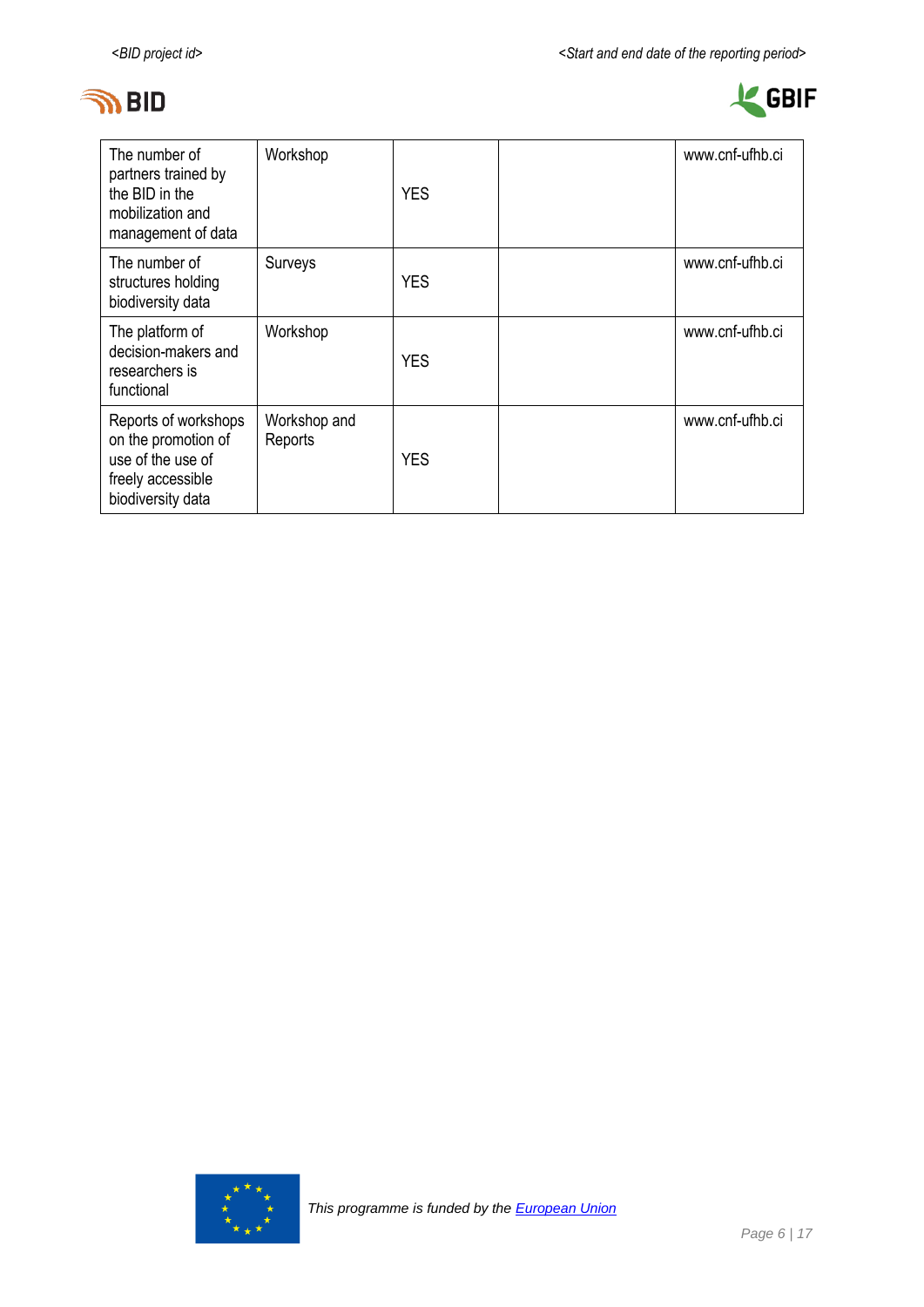



# **3.4.Datasets published on GBIF.org**

*Refer to the table in section 2.4 "Biodiversity data mobilization plan" of your BID full proposal. If the dataset is not yet published, please indicate the name of the institution that is expected to host the data when published in the column "DOI or URL/Planned hosting institution". Add as many rows as needed.*

| <b>Dataset title</b>                                                                                                                                                                                                                                                                                                                                                                                                                                                | <b>Publishing</b><br>institution | <b>DOI or URL/Planned hosting</b><br>institution | Date/expected<br>date of<br>publication | <b>Explanatory</b><br>notes |
|---------------------------------------------------------------------------------------------------------------------------------------------------------------------------------------------------------------------------------------------------------------------------------------------------------------------------------------------------------------------------------------------------------------------------------------------------------------------|----------------------------------|--------------------------------------------------|-----------------------------------------|-----------------------------|
| Les Rubiaceae,<br>Orchidaceae,<br>Moraceae,<br>Sapindaceae,<br>Malvaceae,<br>Melastomataceae,<br>Verbenaceae,<br>Loganiaceae,<br>Sapotaceae,<br>Scrophulariaceae,<br>Sterculiaceae,<br>Liliaceae, Meliaceae,<br>Ochnaceae, Tiliaceae,<br>Rosaceae,<br>Solanaceae,<br>Violaceae,<br>Zingiberaceae,<br>Myrtaceae, Rutaceae,<br>Loranthaceae et<br>quelques 71 autres<br>familles de plantes de<br>l'Herbier du Centre<br>National de Floristique<br>en Côte d'Ivoire. | <b>CNF</b>                       | https://doi.org/10.15468/ekrbpi                  |                                         |                             |
| Les Poaceae, les<br>Fabaceae, les<br>Euphorbiaceae, les<br>Caesalpiniaceae, les<br>Cyperaceae, les<br>Mimosaceae, les<br>Hippocrateaeceae, les<br>Lamiaceae, les<br>Dioscoreaceae, les<br>Ebenaceae et quelque<br>28 autres autres<br>familles de l'herbier du<br>Centre National de<br>Floristique, en Côte<br>d'Ivoire.                                                                                                                                           | <b>CNF</b>                       | https://doi.org/10.15468/3vxxjd                  |                                         |                             |
| Occurrences portant<br>sur 941 espèces de<br>plantes appartenant à                                                                                                                                                                                                                                                                                                                                                                                                  | <b>CNF</b>                       | https://doi.org/10.15468/j4fnjr                  |                                         |                             |

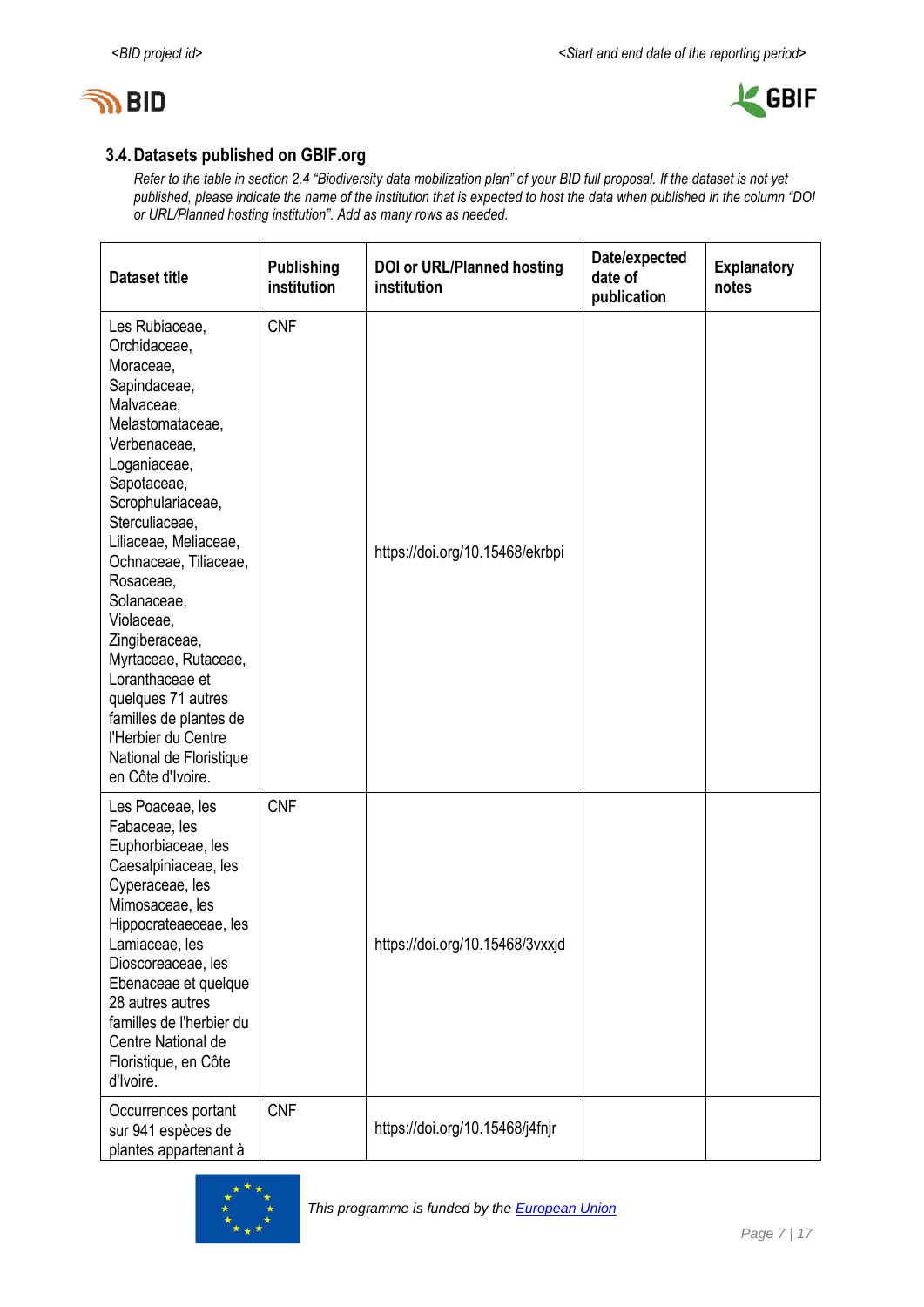



| 45 familles de l'herbier<br>du Centre National de<br>Floristique, en Côte<br>d'Ivoire                                                                                          |              |                                 |  |
|--------------------------------------------------------------------------------------------------------------------------------------------------------------------------------|--------------|---------------------------------|--|
| Données d'occurrence<br>de l'Herbier de<br>l'Université Jean<br>Lorougnon Guédé                                                                                                | <b>UJLOG</b> | https://doi.org/10.15468/wh7guo |  |
| Les ptéridophytes de<br>l'herbier du Centre<br>National de Floristique<br>en Côte d'Ivoire                                                                                     | <b>CNF</b>   | https://doi.org/10.15468/i3h8cw |  |
| Les occurrences des<br>Gymnospermes de<br>l'herbier du Centre<br>National de Floristique<br>(Côte d'Ivoire)                                                                    | <b>CNF</b>   | https://doi.org/10.15468/igj3uj |  |
| Diversité à partir d'une<br>liste d'occurrences<br>d'espèces appartenant<br>à quelques familles de<br>l'Herbier du Centre<br>National de Floristique<br>(CNF) en Côte d'Ivoire | <b>CNF</b>   | https://doi.org/10.15468/jck3cq |  |
| Occurrences des<br>échantillons de<br>l'Herbier du Centre<br>Suisse de Recherches<br>Scientifiques (CSRS)<br>en Côte d'Ivoire                                                  | <b>CSRS</b>  | https://doi.org/10.15468/gdbrsj |  |
| Occurrences des<br>échantillons de<br>plantes de l'Herbier de<br>l'Institut Botanique<br>Aké-Assi d'Andokoi<br>(IBAAN), Côte d'Ivoire                                          | <b>IBAAN</b> | https://doi.org/10.15468/onaviz |  |

#### **3.5.Examples of use of biodiversity data available through GBIF**

*Data mobilised through the BID programme, ultimately, should guide natural resource conservation and management policy. We require you to report on how you have integrated these data into these policy-making processes. You may*  want to refer to the section 2.5 "Plan to support the integration of biodiversity information into policy and decision-making *process" of your original proposal as a reminder of your original commitments.* 

*As part of that process, we request you to provide us with a summary of how you have used these data within the decision-making process and we have included some guiding questions below to help with that process. Please note that if your dataset has been combined with other datasets in analyses that guide the decision-making process, then this should be recorded too.* 

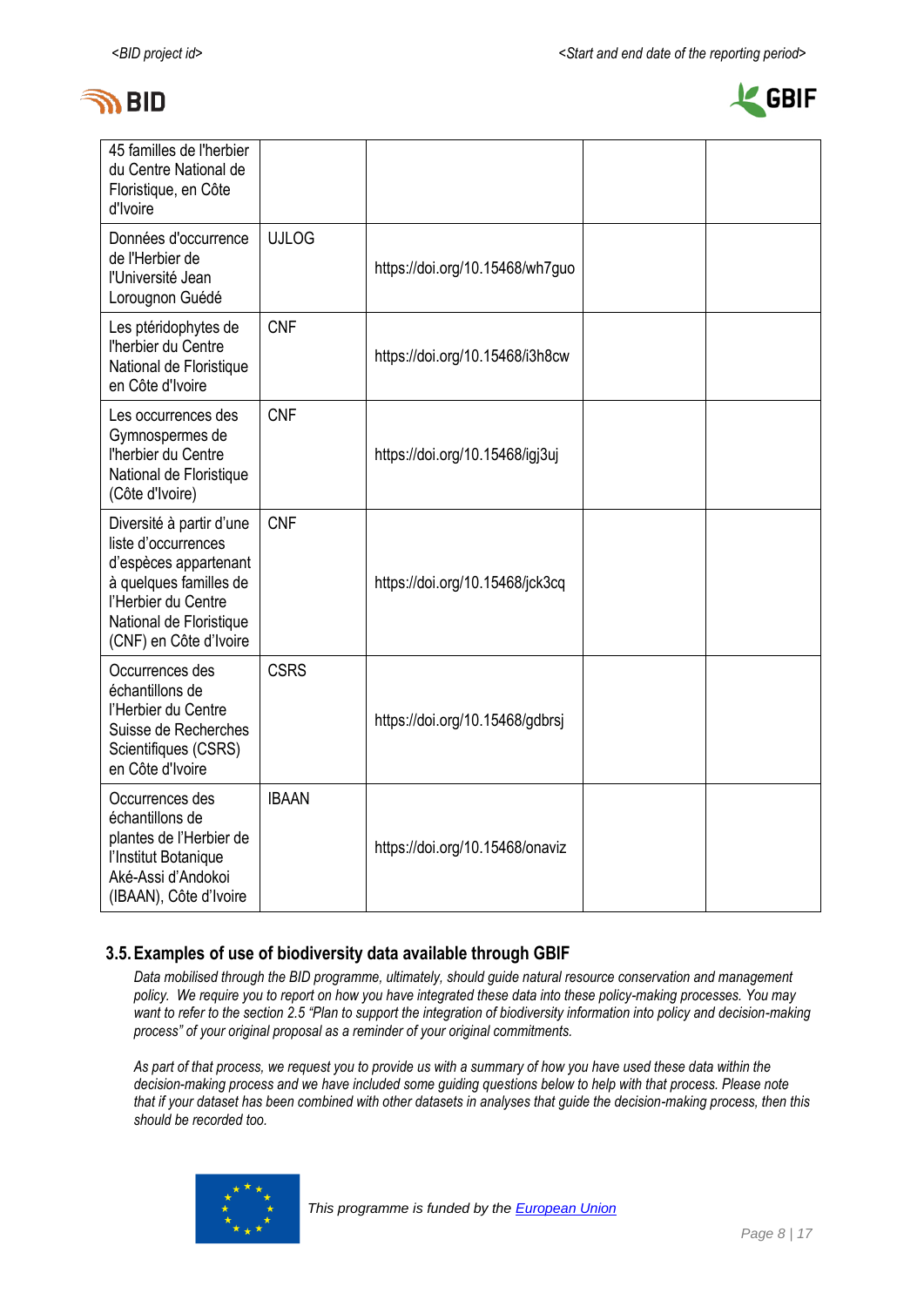



The project highlighted the importance of data available to the main herbarium in Côte d'Ivoire. Therefore, the strategy for integrating biodiversity information into decision-making has been to involve the national structures of the sector in several meetings organized by the consortium. The aim of this collaboration, was to show the diversity of plant species in order to advocate for their conservation. As these data are primary, a phase of processing and validation of these data to make them national data is necessary. They would then update national data that have not been updated for several decades through scientific publications and the writing of a monograph on Ivorian flora. In addition, researchers were trained to write policy briefs to enable them to make fair policy advocacy and influence their decision-making. Also, the various actors were equipped to use bases in the field of biodiversity with free access within the framework of their activities.

#### **Description**

*Has your project been successful in integrating data within the policy-making process?* 

*Where did the demand for these data come from?* 

*If yes, which policies have been developed using your data?* 

*If no, what were some of the challenges you faced in getting your data into those processes?*

*Did you have a biodiversity data integration plan from the beginning of your project? If so, did you have to adapt your plan as the project progressed and why did you have to make those alterations?* 

*In what format are your data being used i.e. what were the analyses, if any, that you needed to perform on the data to ensure that they was in a format accessible to policy-makers?* 

*What level of communication has there been with the relevant policy stakeholders i.e. by which means? With what regularity? And, how critical have these interactions been for the development policy-relevant analyses?* 

*What additional support (resources, tools, network, training) would be needed for your project to ensure the flow of information from mobilisation to decision-making?* 

*How would you improve on your own processes in the future to improve data integration in the future?* 

*Data may serve other purposes other than for policy-making and these are as valuable. How was your data used for other purposes e.g. development of training materials, scientific publications, communication activities etc?*

#### **Supporting materials**

*As part of our reporting, we request you to provide us with a copy of any materials highlighting data use on your dataset, either on its own or in combination with other datasets. This could be in the form of:*

- Reports governmental, ministerial, non-governmental organisations, international policy-making bodies
- Policy briefs
- Scientific publications
- Outputs from analyses that will be used in the future e.g. species distributions maps and other spatial analyses
- Education/communication materials

*Please provide a valid dataset to the doi. Where the doi is not known, please state why.*

| Name of resource                                                                                      | Type of resource i.e. report, policy brief,<br>scientific publication, analysis output,<br>education materials, communication<br>materials, other (please specify) | Dataset doi                   | Link to document or publication<br>citation |
|-------------------------------------------------------------------------------------------------------|--------------------------------------------------------------------------------------------------------------------------------------------------------------------|-------------------------------|---------------------------------------------|
| Restore the 16 million<br>hectares of Ivorian<br>forest cover through<br>reforestation is<br>possible | Policy-brief                                                                                                                                                       | To be publish post<br>project |                                             |

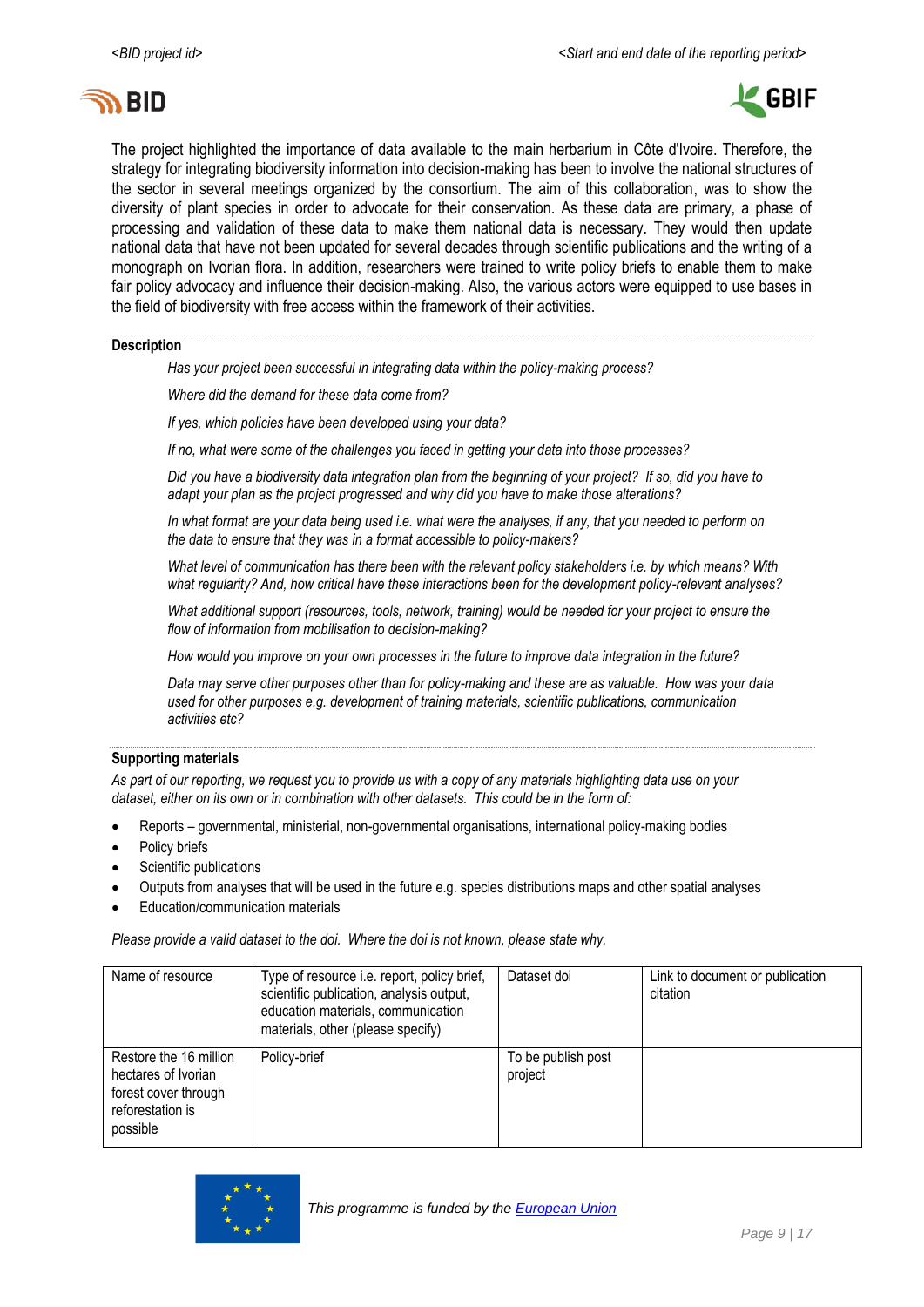



| De l'or vert sur nos | Policy brief | .<br>To be publish post |  |
|----------------------|--------------|-------------------------|--|
| plages               |              | project                 |  |

## **3.6.Events organized as part of the project**

*List all the events that have been organized as part of your project. Please provide links to any documents or webpages documenting the use in the "Sources of verification" column. Add as many rows as needed.*

| <b>Full title</b>                                                                                       | <b>Organizing institution</b> | <b>Dates</b>          | Number of<br>participants | Sources of<br>verification |
|---------------------------------------------------------------------------------------------------------|-------------------------------|-----------------------|---------------------------|----------------------------|
| Meeting                                                                                                 | CNF/UJLOG/CSRS/IBAAN          | 16 June 2016          | 06 persons                | Meeting report             |
| Meeting                                                                                                 | CNF/UJLOG/CSRS/IBAAN          | 9 July 2016           | 06 persons                | Meeting report             |
| Meeting                                                                                                 | CNF/UJLOG/CSRS/IBAAN          | 27 July 2016          | 04 persons                | Meeting report             |
| Project launching<br>workshop                                                                           | CNF/UJLOG/CSRS/IBAAN          | 17 August<br>2016     | 42 persons                | Workshop report            |
| <b>Capacity Building</b><br>Workshop in BID-<br>Mobilization data on<br><b>Biodiversity</b>             | <b>GBIF</b>                   | 22-25 August<br>2016  | 23 persons                | Mission report             |
| Meeting of GBIF<br>projets Coordinators<br>in Côte d'Ivoire with<br>the Research DG of<br>Côte d'Ivoire | CNF/UNA                       | 28 Sptembre<br>2016   | 03 persons                | Report                     |
| Visit of herbarium of<br><b>IBAAN</b>                                                                   | CNF/UJLOG/CSRS/IBAAN          | 11 October<br>2016    | 03 persons                | Visit report               |
| Consortium / CSRS<br>meeting                                                                            | CNF/UJLOG/CSRS/IBAAN          | 20 Octobre<br>2016    | 04 persons                | Report                     |
| Visit of herbarium of<br><b>CSRS</b>                                                                    | CNF/UJLOG/CSRS/IBAAN          | 25 October<br>2016    | 06 persons                | Photos                     |
| Training workshop<br>on biodiversity data<br>collection                                                 | <b>UAC</b>                    | 28 Nov-02 Déc<br>2016 | 33 persons                | www.gbif.org               |
| Cleaning and<br>encoding activities of<br>unmounted samples<br>of the CNF<br>herbarium                  | <b>CNF</b>                    | Feb-May 2017          | 5                         | Report                     |
| Visit of herbarium of<br><b>UJLOG</b>                                                                   | CNF, IBAAN, UJLOG             | 01 March 2017         | 8                         | Report                     |
| Restitution and<br>training workshop                                                                    | CNF, IBAAN                    | 28-31 March<br>2017   | 50                        | Report                     |
| Training mission in a<br>reference herbarium                                                            | CNF, UJLOG,<br>CSRS, IBAAN    | 15 June-15<br>July    | 1                         | Report                     |

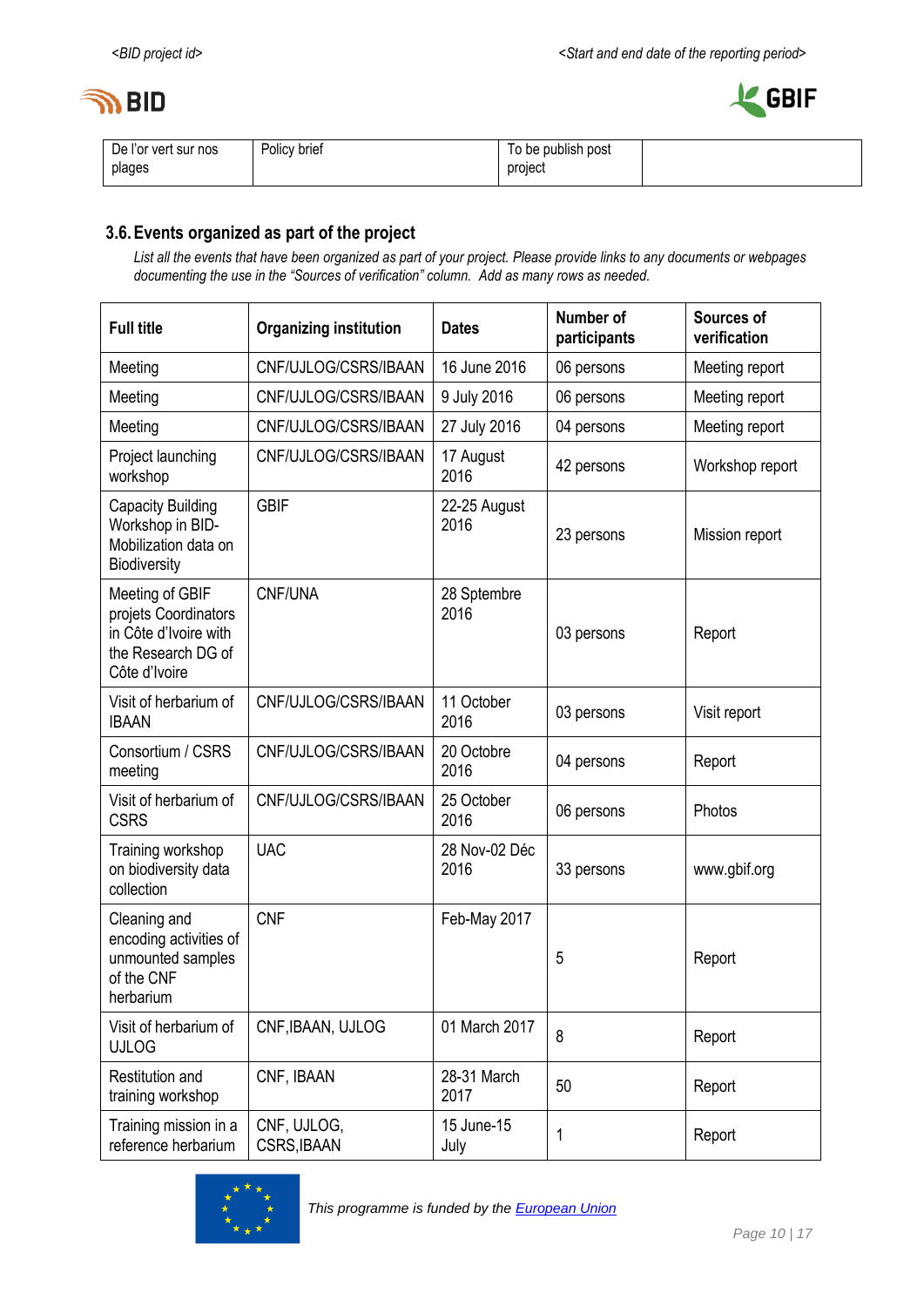

r



| Mission on plant<br>biodiversity data<br>collection                                             | CNF, UJLOG, CSRS,<br><b>IBAAN</b> | 15 June-15<br>July     | 10 | Report                     |
|-------------------------------------------------------------------------------------------------|-----------------------------------|------------------------|----|----------------------------|
| Training workshop<br>on biofloristic data<br>requirements                                       | CNF, UJLOG,<br>CSRS, IBAAN        | 22 August<br>2017      | 24 | Report                     |
| Training workshop<br>on writing of policy<br>brief and data paper                               | CNF, UJLOG,<br>CSRS, IBAAN        | 23-25 August<br>2017   | 20 | Report                     |
| Ordering of teaching<br>materials for the<br>libraries equipment<br>of partners'<br>structures  | CNF, UJLOG, CSRS,<br><b>IBAAN</b> | August 2017            | 4  | www.cnf-ufhb.ci            |
| Biodiversity<br>informatics and<br>concept of node<br>manager                                   | <b>IBAAN</b>                      | 16 January<br>2018     | 52 | Report                     |
| Types, Data<br>Capture, cleaning<br>and publication of<br>Biodiversity data                     | <b>IBAAN</b>                      | 17-20 January<br>2018  | 18 | Report                     |
| Digitalization of<br>Jean Lorougnon<br>Guédé University's<br>herbarium (Daloa)                  | UJLOG, CNF, IBAAN                 | 12-17 February<br>2018 | 10 | www.cnf-ufhb.ci,<br>report |
| Promotion and use<br>of open access data<br>on biodiversity                                     | CNF, UJLOG, CSRS,<br><b>IBAAN</b> | 06 March 2018          | 33 | Report                     |
| <b>BID Capacity</b><br>Enhancement<br>workshop                                                  | Cape Town, South Africa           | 9-13 April 2018        | 1  | www.gbif.org               |
| Establishment of a<br>platform decision-<br>makers and<br>researchers                           | UJLOG, CNF, IBAAN,                | 08 May 2018            | 29 | Report                     |
| Meeting between the<br>actors of the<br>platform                                                | UJLOG, CNF, IBAAN,<br><b>CSRS</b> | 09 May 2018            | 25 | Report                     |
| Compiling of<br>inventories of<br>biodiversity data<br>holders by creating<br>metadata catalogs | IBAAN, CNF, UJLOG,<br><b>CSRS</b> | 05 June 2018           | 28 | Report                     |
| Training in the use<br>of website and CNF                                                       | <b>IBAAN</b>                      | 06 June 2018           | 27 | Report                     |

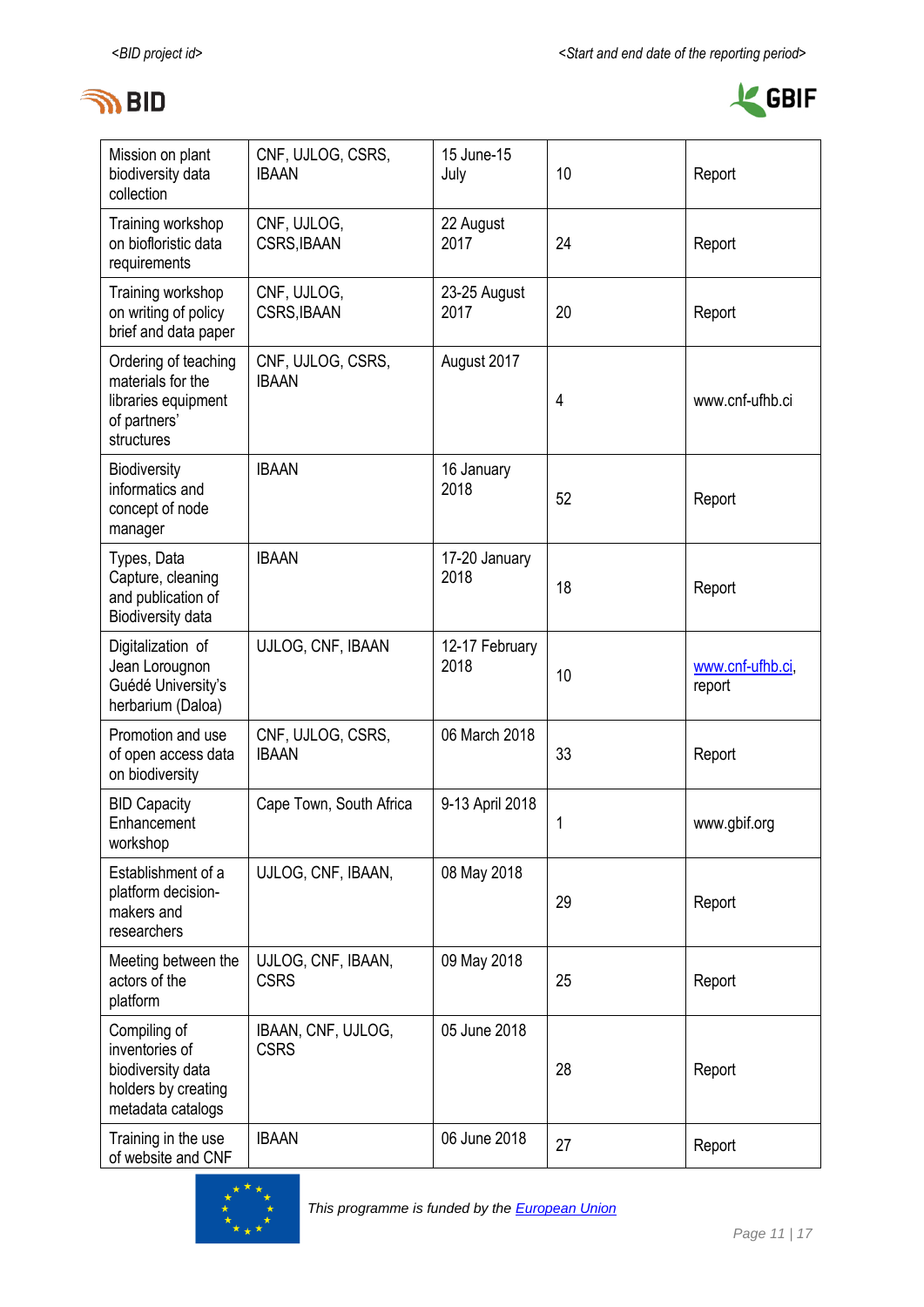



| database |                   |                    |              |
|----------|-------------------|--------------------|--------------|
| Meeting  | <b>TANZANIE</b>   | 7-10 August        | www.gbif.org |
| Meeting  | Yaounde, CAMEROUN | 03-06<br>September | www.gbif.org |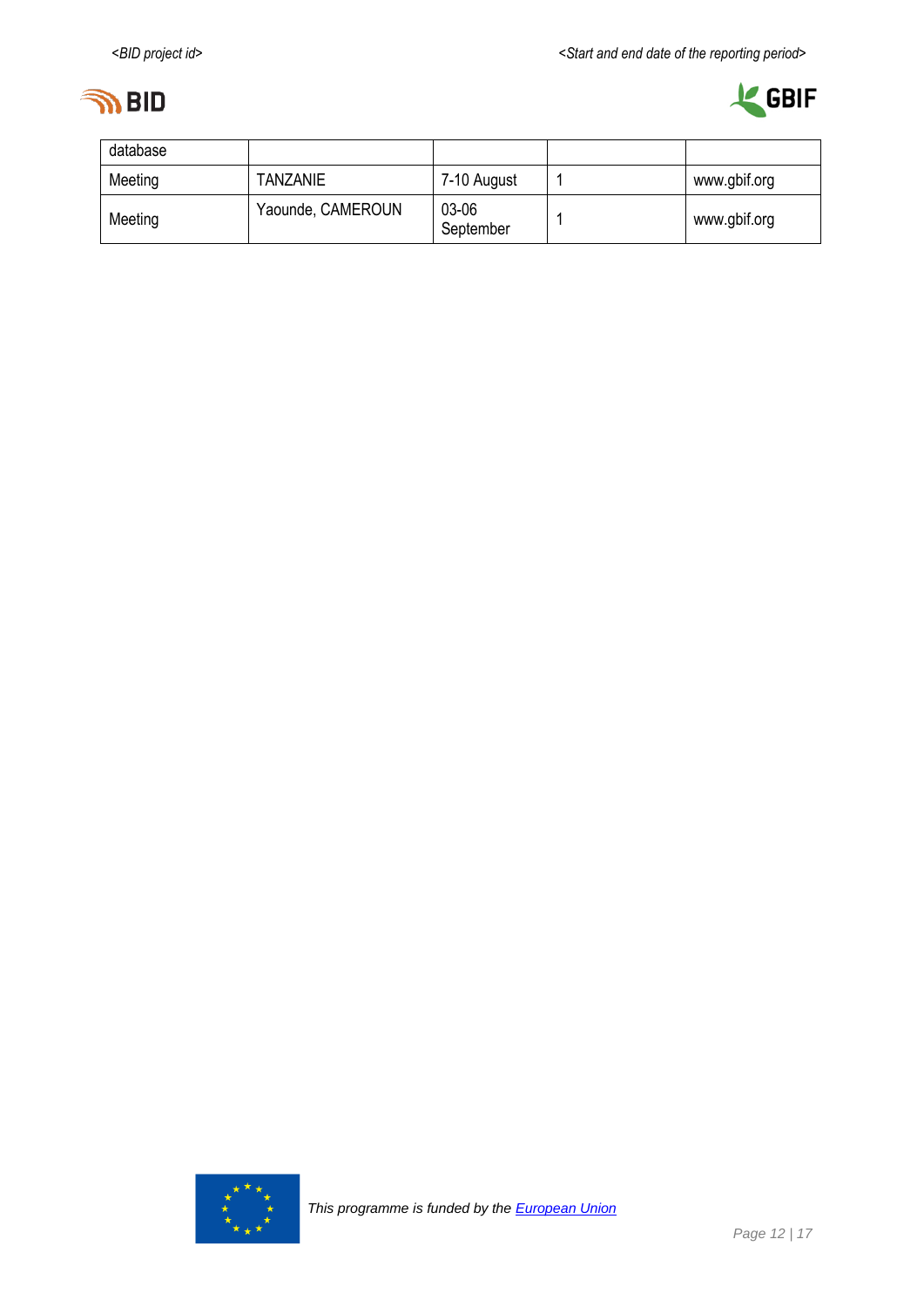# **IN BID**



# **4. Updated calendar for the BID project implementation and evaluation period**

*The calendar should be completed in the same way as in the Full Project Proposal, but should include any expected changes. Provide reasons for any expected changes in section 4.1 'Explanatory Notes'.*

<span id="page-12-0"></span>

| Implementation period (maximum 24 months, starting 1 June 2016 at the earliest) |                |                |                |                |                 |                |                |         |              |         |                  |                  |         |            |                  |                                                                              |                         |         |                           |   |              |                         |
|---------------------------------------------------------------------------------|----------------|----------------|----------------|----------------|-----------------|----------------|----------------|---------|--------------|---------|------------------|------------------|---------|------------|------------------|------------------------------------------------------------------------------|-------------------------|---------|---------------------------|---|--------------|-------------------------|
| Implementation period start date and end date<br>(dd/mm/yy)                     |                |                |                |                |                 |                |                |         |              |         |                  |                  |         |            |                  |                                                                              |                         |         |                           |   |              |                         |
| <b>Activity</b>                                                                 | $\overline{1}$ | $\overline{2}$ | $\mathfrak{Z}$ | $\overline{4}$ | $5\phantom{.0}$ | $6\phantom{1}$ | $\overline{7}$ | 8       |              |         |                  |                  |         |            |                  | 9   10   11   12   13   14   15   16   17   18   19   20   21   22   23   24 |                         |         |                           |   |              | <b>Notes</b>            |
| BID Capacity Enhancement workshop1                                              |                |                | $\mathsf{X}$   | X              |                 |                |                |         |              |         |                  |                  |         |            |                  |                                                                              |                         |         |                           |   |              |                         |
| 6-month progress analysis                                                       |                |                |                |                |                 | X              |                |         |              |         |                  | Χ                |         |            |                  |                                                                              | $\overline{\mathsf{X}}$ |         |                           |   |              | $\overline{\mathsf{x}}$ |
| Mid-term evaluation & reporting                                                 |                |                |                |                |                 |                |                |         |              |         | Χ                | X                |         |            |                  |                                                                              |                         |         |                           |   |              |                         |
| Inventory of structures                                                         |                |                |                | Χ              | X               | $\sf X$        | Χ              |         |              |         |                  |                  |         |            |                  |                                                                              |                         |         |                           |   |              |                         |
| Establishment of partnership                                                    |                |                |                |                |                 |                | χ              | Χ       |              |         |                  |                  |         |            |                  |                                                                              |                         |         |                           |   |              |                         |
| Training with respect to biological/floristic data<br>requirement               |                |                |                |                |                 |                |                | Χ       | X            |         |                  |                  |         |            |                  |                                                                              |                         |         |                           |   |              |                         |
| Platform creation                                                               |                |                |                |                |                 |                |                |         | $\mathsf{X}$ | $\sf X$ |                  |                  |         |            |                  |                                                                              |                         |         |                           |   |              |                         |
| Training and management for the mobilization of<br>data                         |                |                |                |                |                 |                |                |         |              |         | X                |                  |         |            |                  |                                                                              |                         |         |                           |   |              |                         |
| Drafting of data papers                                                         |                |                |                |                |                 |                |                |         |              |         |                  |                  |         |            |                  |                                                                              |                         |         |                           | X | $\mathsf{X}$ | $\sf X$                 |
| Drafting of policy briefs                                                       |                |                |                |                |                 |                |                |         | X            |         |                  |                  |         | X          |                  |                                                                              |                         |         | X                         |   |              |                         |
| Inventory of available plant species                                            |                |                |                |                | X               | $\sf X$        | X              | $\sf X$ |              | $X$ $X$ | $\boldsymbol{X}$ | $\boldsymbol{X}$ |         | $x \mid x$ | $\boldsymbol{X}$ | X                                                                            | $X$ $X$                 |         |                           |   |              |                         |
| Inventory and digitization of herbarium                                         |                |                |                |                |                 | X              | X              | $\sf X$ |              | $X$ $X$ | $\boldsymbol{X}$ | $\boldsymbol{X}$ |         | X X        | $\boldsymbol{X}$ |                                                                              | X X X                   | $\sf X$ |                           |   |              |                         |
| Creation of the floristic database                                              |                |                |                |                |                 |                | X              | X       | $\mathsf{X}$ | $\sf X$ | X                | $\sf X$          | $\sf X$ | $\sf X$    | $\mathsf{X}$     | $\boldsymbol{\mathsf{X}}$                                                    | $X$ $X$                 | $\sf X$ | $\boldsymbol{\mathsf{X}}$ |   |              |                         |

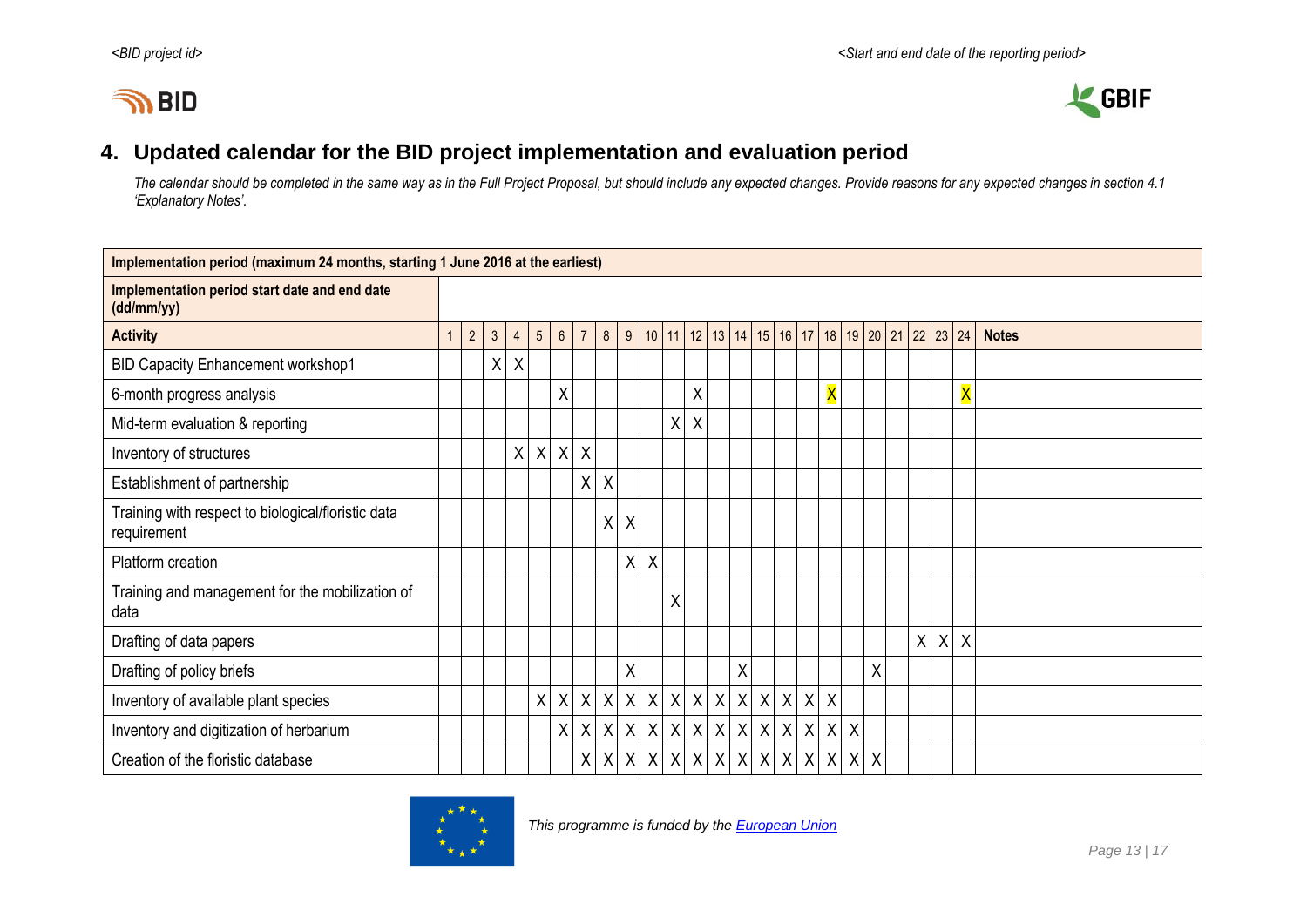

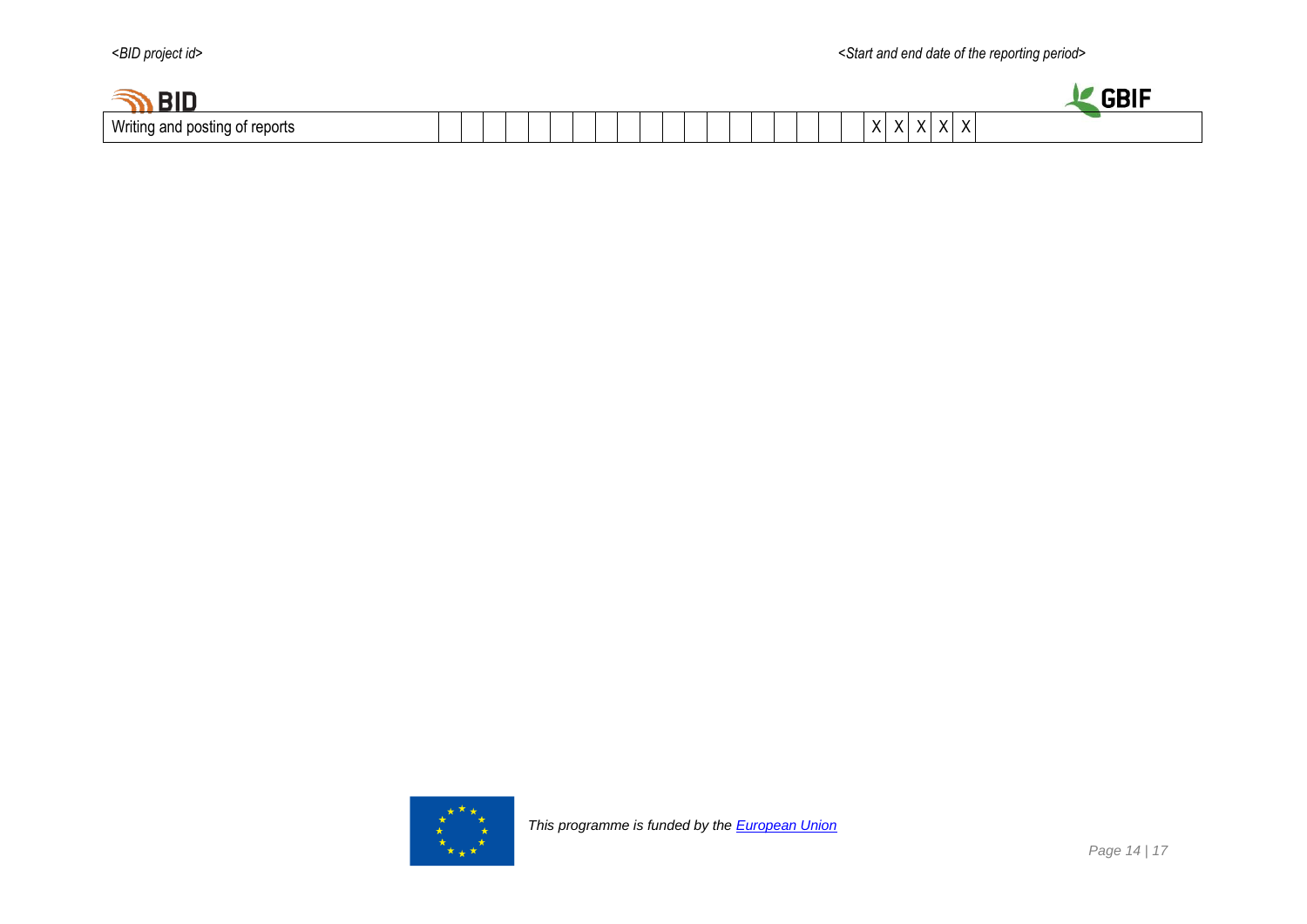



| Evaluation period (maximum 6 months, ending 31 December 2018 at the latest) |                                                     |  |         |  |  |             |         |  |  |  |  |  |
|-----------------------------------------------------------------------------|-----------------------------------------------------|--|---------|--|--|-------------|---------|--|--|--|--|--|
| Evaluation period start date and end date<br>(dd/mm/yy)                     | Start date: 1 July 2018; end date: 31 December 2018 |  |         |  |  |             |         |  |  |  |  |  |
| <b>Activity</b>                                                             |                                                     |  |         |  |  |             | 6 Notes |  |  |  |  |  |
| Final financial and narrative reporting                                     |                                                     |  | $X$ $X$ |  |  |             |         |  |  |  |  |  |
| Posting of the database                                                     |                                                     |  |         |  |  | $X$ $X$ $X$ |         |  |  |  |  |  |

## **4.1.Explanatory notes:**

We haven't make a great change in the program established in our final proposal. But, the publication of the data-papers did not respect the program because we wish a general publication by structure to give a general view of the information held by each structure. In fact, the data processing did not follow. Which did not allow their publication in the period provided.

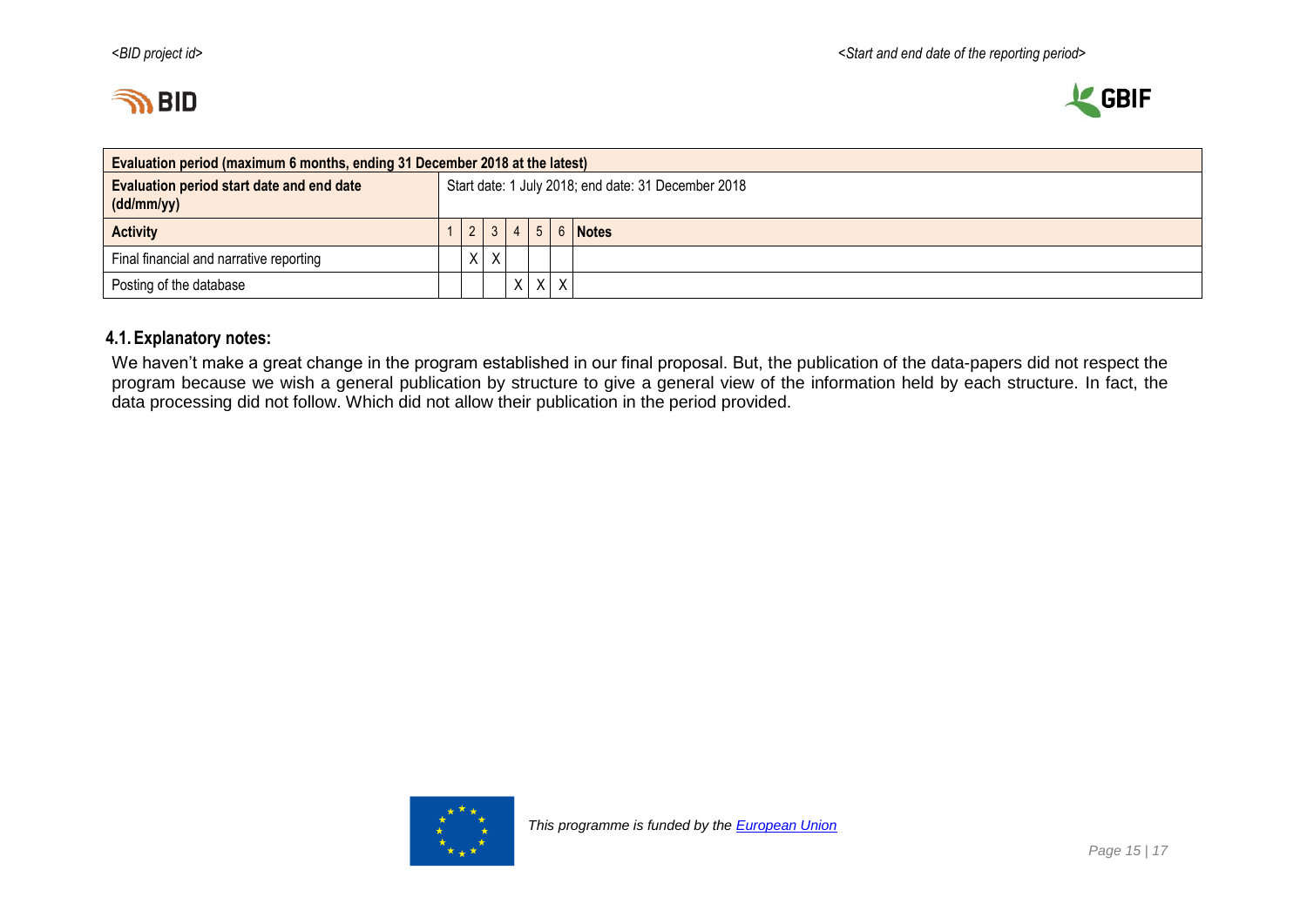



# <span id="page-15-0"></span>**5. Sustainability plans**

*Explain the approach that will be taken to ensure the sustainability of the project's results after the end of your project (500 words maximum)*

To ensure the sustainability of project achievements, several actions have been undertaken during project implementation and will continue beyond its implementation. In fact, during the implementation period, the various training sessions carried out a gradual transfer of the skills acquired during the various training courses and missions in order to perpetuate the sustainability of this knowledge. The data collected could be the subject of internships and dissertations for students within these different structures in order to promote them through articles and other popular documents.

Also, each member of the consortium will own the project activities through their activity program. In addition, they will also be able to create budget lines to generate funds for external services. Also, the consortium will seek additional funding by submitting projects to different donors and develop partnerships (external and internal). Similarly, the consortium could accept donations and create partnerships with different ministries and technical and financial partners.

Finally, collaboration between research institutes and policies will be further strengthened by their contribution and involvement during project implementation

# <span id="page-15-1"></span>**6. Beneficiaries/affiliated entities and other cooperation**

#### **6.1.Relationship with project partners**

All the project partners (CNF, CSRS, UJLOG, IBAAN) contribute actively to the achievement of the project's objectives. Thus, for all scheduled activities, the leader of each partner structure is informed, through letter, call, mails or SMS to take the appropriate action. The visit to the partner UJLOG, IBAAN and CSRS allowed the partner to familiarize with the realities of these structures and to discuss the different activities of the project.

#### **6.2.Links to other projects and actions**

The coordinators of two GBIF projects in Côte d'Ivoire, regularly, exchange in order to mutualise their effort to succeed in both projects. The project BID national Côte d'Ivoire (BID-AF2015-0025-NAC) participated in a capacity building workshop of the regional project (BID-AF2015-0066-REG). Also, collaborations have been established with the Benin node manager to support us in our efforts to set up the node in Côte d'Ivoire. The same consortium submitted and obtained a project entitled "Modernization and capacity building of herbaria of Côte d'Ivoire" under the project SEP2D, AAP4-43

# <span id="page-15-2"></span>**7. Visibility**

#### *Please refer to th[e BID guidelines.](http://bid.gbif.org/en/community/communication-guidelines/)*

#### **7.1.Visibility of the BID project**

#### **Short summary**

The website of the CNF has been created and it is functioning. Therefore, the different activities are available on the site.

## **Sources of verification**

[www.cnf-ufhb.ci](http://www.cnf-ufhb.ci/)